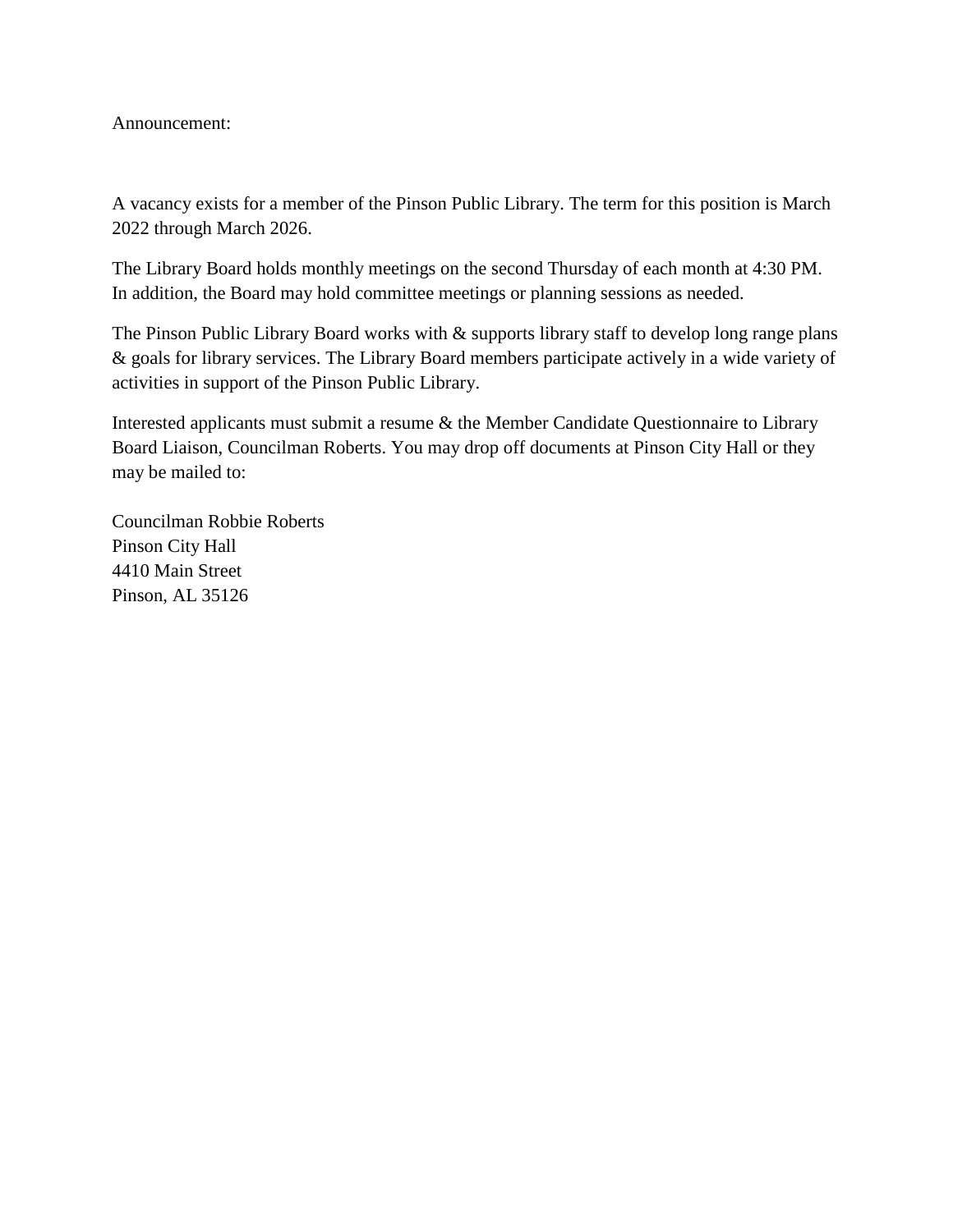## **Filling a Vacancy on the Library Board**

The Pinson Public Library Board works with and supports the Library staff to develop long range plans and goals for Library services. The Library Board members participate actively in a wide variety of activities in support of the Pinson Public Library. The responsibilities include:

- Policy development
- Strategic planning
- Advocacy
- Financial development and funds development (budget)
- Public relations

A Board member must be willing and able to devote the necessary time to carry out responsibilities as a Board member. This includes preparation and attendance at meetings, planning sessions, training, committee meetings and other Library and community events as required, as well as participating in ongoing advocacy efforts on behalf of the Library.

Preferable skill sets to become a member:

- Strong general level of awareness of the community in which the Library serves.
- Familiarity with or willingness to learn about the opportunities and challenges faced by a public library and its funding and budget process.
- Appropriate communication skills and the willingness and ability to represent the Library in the community.
- Readiness and ability to contribute and actively participate in Board initiatives.
- Ability to function in a collaborative environment with many key stakeholders and community partners.
- Commitment to ongoing personal growth and development as a Board member.

A potential Board member must have vested interest in the community, have a background, education, or experience in any of the areas of responsibilities mentioned.

Searching for a new Board member can be done by word of mouth, articles or advertisements in the local newspaper, networking in person or the internet. There is always an open invitation to sit in and observe Board meetings. Any potential candidate is encouraged to observe the Board process prior to appointment to gain a better understanding of how the Library Board works.